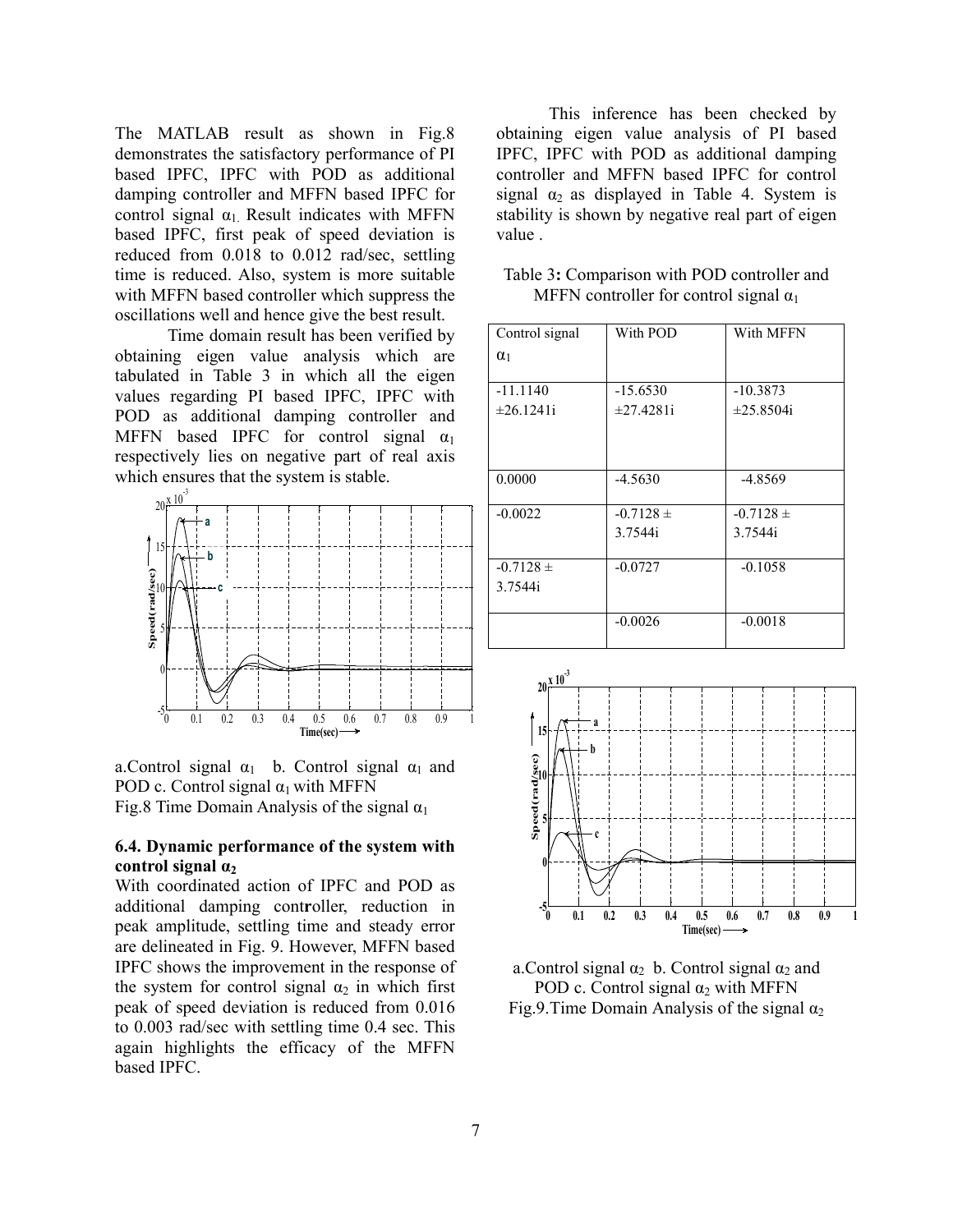| Control           | With POD    | With MFFN     |
|-------------------|-------------|---------------|
| signal $\alpha_2$ |             |               |
|                   |             |               |
| $-11.1351 \pm$    | -14.4546    | $-10.3873\pm$ |
| 26.1331i          | $+27.1546i$ | 25.8504i      |
|                   |             |               |
|                   |             |               |
|                   |             |               |
| 0.0000            | -4.6185     | $-4.8569$     |
|                   |             |               |
| $-0.0022$         | $-0.7128 +$ | $-0.7128 \pm$ |
|                   | 3.7544i     | 3.7544i       |
|                   |             |               |
| $-0.7128 \pm$     | $-0.0767$   | $-0.1058$     |
| 3.7544i           |             |               |
|                   |             |               |

Table 3: Comparison with POD controller and MFFN controller for control signal  $\alpha_2$ 

The comparative performance of Fig. 6,7,8,9 justified that MFFN based IPFC with pulse width modulation index of voltage series converter 1 and 2 ( $m_{i2}$  and  $\alpha_2$ ) are damps the oscillations more effectively. This inference has been checked by obtaining eigen value analysis which indicates that the system is stable.

## 5. CONCLUSION

In this paper, a systematic approach for determining relative effectiveness of Interline Power Flow Controller (IPFC) control signals  $(\text{mi}_1, \alpha_1, \text{mi}_2, \alpha_2)$  in damping low frequency oscillations has been presented. The linearized power system model of Single Machine Infinite Bus system for analyzing the performance of MFFN based IPFC for variation in system parameters has been studied. These control signals shows the significant improvement in damping of power system performance. Investigations have revealed that IPFC control signals  $m_{i2}$  and  $\alpha_2$  provide robust performance over other signals. The proposed MFFN Controller performance is comparatively better than PI based controller. The MFFN strategy have been designed to minimize transients swing, improvement in damping of oscillations. The controllers comparative performance in terms of small signal stability improvement and damping of oscillations is demonstrated. The

MFFN demonstrates the robust performance and easy to coordinate with damping schemes. The proposed controller fulfills the main objective of this paper. Time domain analysis and eigen value analysis results demonstrated the IPFC performance.

### ACKNOWLEDGEMENT

Authors are thankful to Dept. of Electrical Engg., G. H. Raisoni College of Engineering, Nagpur for their constant support.

### **REFERENCES**

[1]P. Kundur*Power System Stability and Control*, *Mc Graw-Hill*, New York, ch. 12, 1994.

[2]N.G. Hingorami, L.Gyugyi, *Understanding FACTS: Concepts and Technology of Flexible AC Transmission system*, *IEEE Power Engineering Society, IEEE press*, Delhi, 2001.

[3]Y.H. Song and A.T. Johns, *Flexible AC Transmission systems*, IEE Power and Energy series 30, London, 1999.

 [4]Parimi A.M., Elamvazuthi I., Saad N., Fuzzy logic control for IPFC for damping low frequency oscillations, *Intelligent and Advanced Systems (ICIAS)*: International Conference,  $2010, 1 - 5.$ 

 [5]Babu A.V.N., Sivanagaraju S., Mathematical modeling, analysis and effects of interline power flow controller (IPFC)

parameters in power flow studies, *Power Electronics (IICPE), India International Conference*, 2010*,* pp.1 – 7.

[6] Parimi A.M., Sahoo N.C., Elamvazuthi I, Saad N., Transient stability enhancement and power flow control in a multimachine power system using using Interline Power Flow Controller, *Energy, Automation, and Signal (ICEAS)*, International

Conference,  $2011$ , pp.1 – 6.

[7]Gomathi V., Ramachandran, Kumar C.V.,Simulation and state estimation of power system

with Interline Power flow Controller,

*Universities Power Engineering Conference (UPEC)*, 45th International, 2010, pp.1 – 6.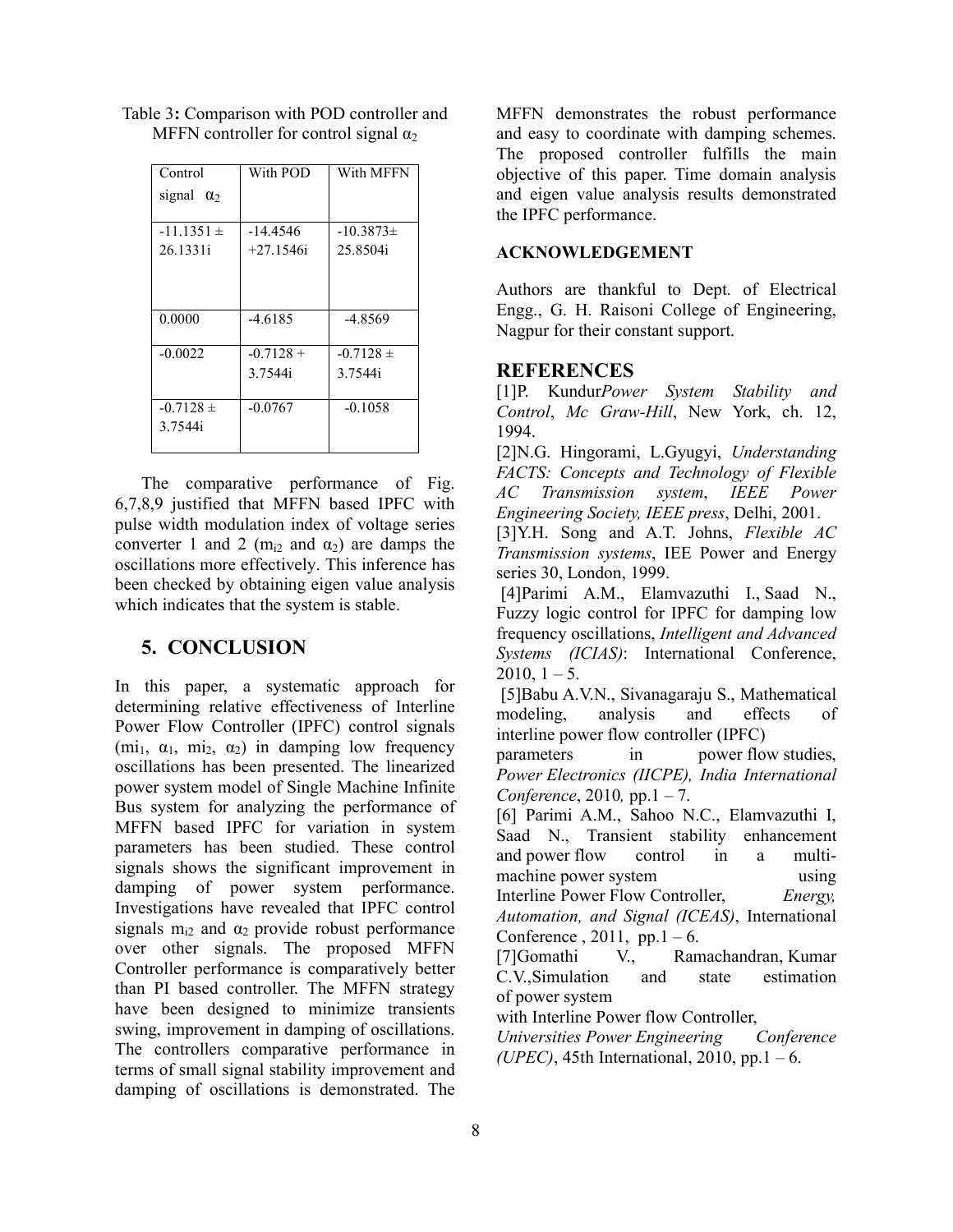[8] Moghadam M.F., Gharehpetian G.B., Askarian Abyaneh H, Optimized regulation of DC voltage in Interline Power Flow Controller (IPFC) using genetic algorithm, *Power Engineering and Optimization Conference (PEOCO)*, 2010, pp.117 - 121

[9]Kazemi, Karimi, The Effect Interline Power Flow Controller (IPFC) on Damping Inter-area Oscillations in the Interconnected Power Systems', *Industrial Electronics, IEEE International Symposium,* 3, 2006, pp.  $1911 - 1915$ .

[10]Zhihui Yuan, de Haan S.W.H., Ferreira, Braham, A new concept of exchanging active power without common DC link for Interline Power Flow Controller(S-

IPFC),*Power and Energy Society General Meeting - Conversion and Delivery of Electrical Energy in the 21st Century, IEEE Conference*, 2008, pp.1 – 7.

[11]Parimi A.M., Elamvazuthi I, Saad, N., Interline Power Flow Controller (IPFC)

based damping controllers for damping low frequency oscillations in a power system, *Sustainable Energy Technologies, ICSET. IEEE International Conference*, 2008, pp.334 – 339.

 [12]Xia Jiang, Xinghao Fang, Chow, J.H., Edris, A., Uzunovic, E., Regulation and Damping Control Design for Interline Power Flow Controllers', *Power Engineering Society General Meeting*, 2007, pp.1 - 8

 [13]Banaei M.R. ,Kami A., Interline power flow controller based damping controllers for damping low frequency oscillations, *Telecommunications Energy*  Conference, INTELEC 2009, 31<sup>st</sup> International Conference,  $2009$ , pp. 1 – 6

[14]Veeramalla J., Sreerama Kumar R., Application

of Interline Power Flow Controller (IPFC) for damping low frequency oscillations in power systems, *Modern Electric Power Systems (MEPS), Proceedings of the International Symposium* , 2010, pp. 1 – 6.

[15]Segundo F.R., Messina, A.R., Modeling and simulation of Interline Power Flow Controllers: Application to enhance system damping', *North* 

*American Power Symposium (NAPS),* 2009, pp.  $1 - 6$ .

[16]Xia Jiang, Xinghao Fang, Chow J.H., Edris A., Uzunovic E., Parisi, M., Hopkins, L., A Novel Approach for Modeling Voltage-Sourced Converter-Based FACTS Controllers, *Power Delivery, IEEE Transactions* Vol. 23 , N0. 4, 2008, pp. 2591 - 2598

[17]Shan Jiang, Gole A.M., Annakkage U.D., Jacobson D.A., Damping Performance Analysis of IPFC and UPFC Controllers Using Validated Small-Signal Models, *Power Delivery, IEEE Transactions* on Vol.26 , No.1, 2011, pp. 446 - 454

 [18]Gopinath B., SureshKumar S., Ramya M. Circuits, Power an Genetically optimized IPFC for improving transient stability performance in power system', *Computing Technologies (ICCPCT)*, International Conference, 2013, pp.  $120 - 125$ .

[19]V.K.Chandrakar, A.G.Kothari, MFFN based Static Synchronous Series Compensator (SSSC)<br>for Trasient Stability improvement, 14<sup>th</sup> for Trasient Stability improvement, International Conference on Intelligent system Applications to Power Systems, *ISAP 2007*, Nov,2007, pp. 4-8, Kaohsiung,Taiwan

 [20]S.N.Dhurvey, V.K.Chandrakar, Performance Comparison of UPFC In Coordination with Optimized POD and PSS On Damping of Power System Oscillations, *International Journal of WSEAS Transaction on Power System*, Vol.3,No.5, 2008, pp.287-299.

[21]S.N.Dhurvey, V.K.Chandrakar, Performance Evaluation of IPFC By Using Fuzzy Logic Based Controller, *IEEE Fourth International Conference on Emerging Trends in Engineering & Technology*, ICETET 2011, Mauritius,  $16^{th} - 18^{th}$  Nov. 2011, pp. 168-173.

[22]Mishra S., Dash P.K., Hota P.K., Tripathy M.,"Genetically optimized neuro-fuzzy IPFC for damping modal oscillations of power system", *IEEE Transactions on Power Systems*, Volume: 17 , Issue: 4 , 2002, pp. 1140 – 1147.

# APPENDIX-A

## A.1. Generator